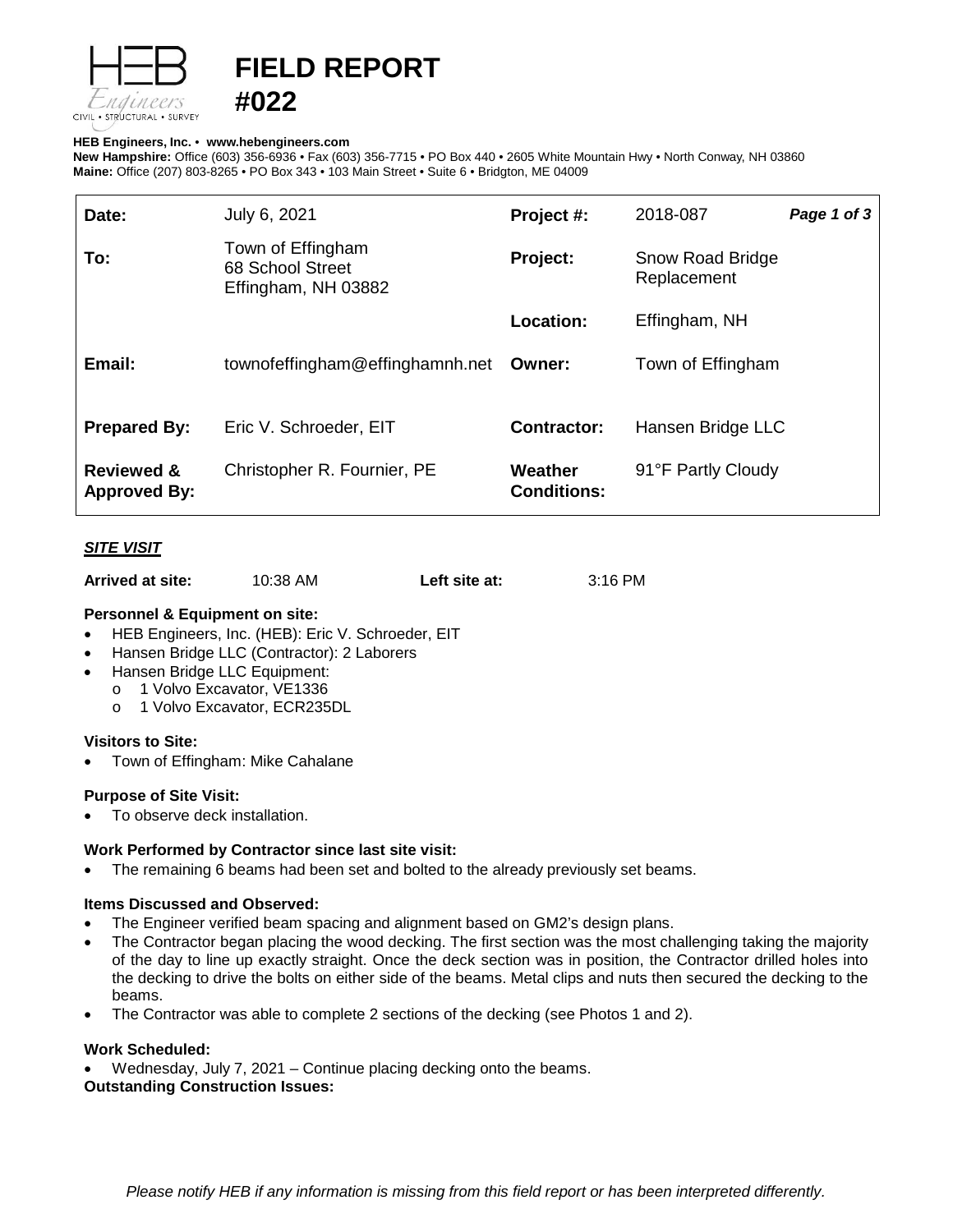*Town of Effingham July 6, 2021 Snow Road Bridge #165/112 over South River, Effingham, NH Field Report #022 HEB Project #2018-087*

None.

# **Next Observation:**

• Wednesday, July 7, 2021.

#### **Photos:**

• Taken by EVS on July 6, 2021.



Photo 1: All 10 beams installed.